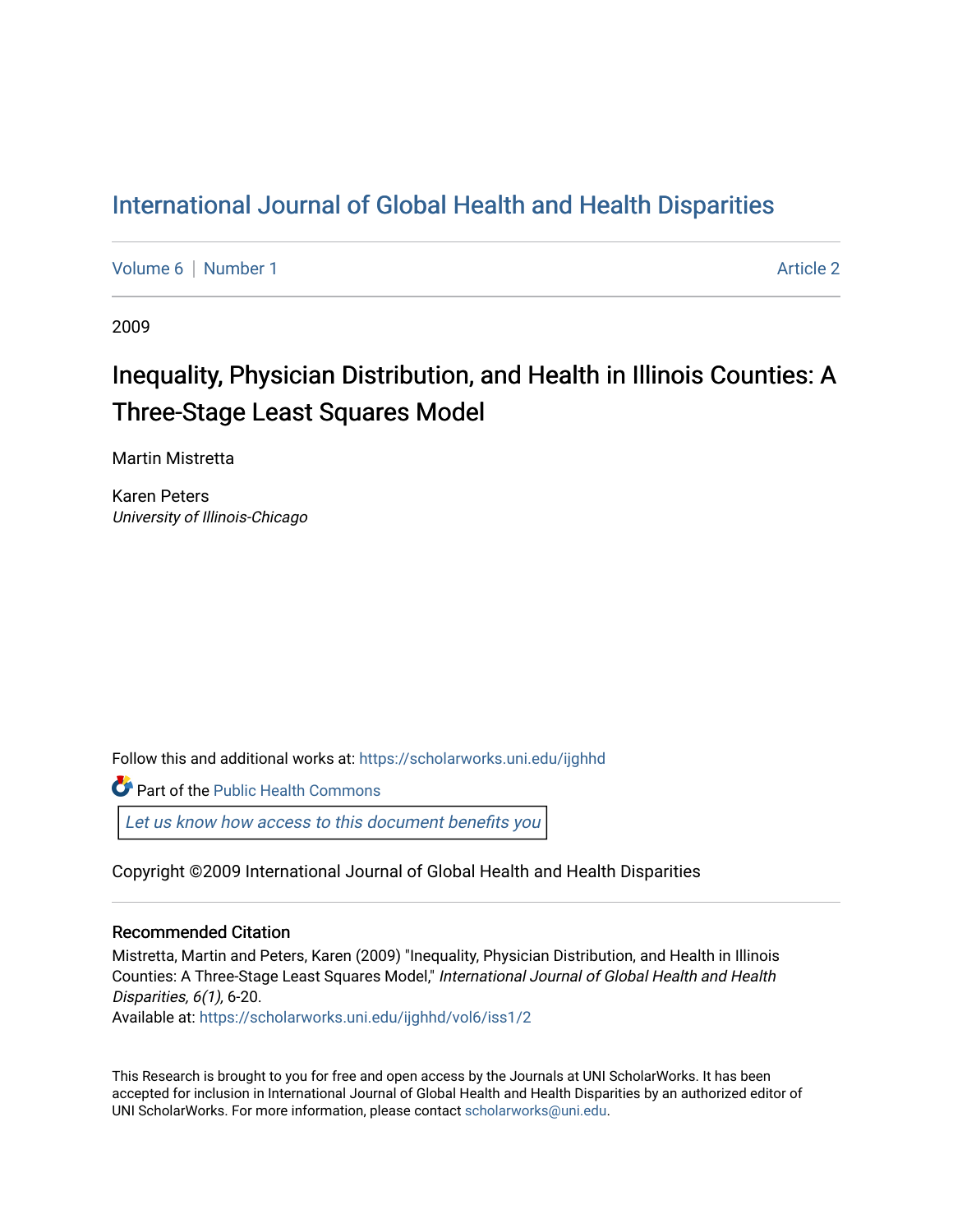## Mistrett**a ANE QEIAILENTY, PHYSICIAN NUDIST REBUITION, AND HEALTH IN ILLINOIS COUNTIES: A THREE-STAGE LEAST SQUARES MODEL**

Martin Mistretta PhD, Karen Peters DrPH

Martin Mistretta can be reached at email address: mmistrettamj@gmail.com Karen Peters is Assistant Professor, Division of Health Policy and Administration UIC School of Public Health, Institute for Health Research and Policy, 1747 W. Roosevelt, Ste 50, Chicago, Illinois 60608. email address: kpeters@uic.edu.

## ABSTRACT

Government health policies often do not succeed as planned, possibly due to *income inequality.* Its importance is often overlooked when searching for the causes of poor health and when developing strategies to improve the health of Americans. This research uses an advanced statistical technique to study the relationship between income inequality, racial/ethnic, and rural/urban disparities in health for counties in Illinois. Primary care physician to population ratios were also controlled in three-stage least squares econometric models. Mortality data were used as the health measure. Simultaneity between certain variables was accounted for: something not previously studied.

Income inequality in the Illinois counties significantly affected mortality: greater inequality yielding greater mortality. Primary care doctors to population had no significant effect on mortality. Higher percent smokers increased mortality. Medicare payments per number of persons 65 years or greater significantly reduced mortality. Per capita government payments had a similar significant effect. Predicting primary care physicians to total population yielded no simultaneity effects from mortality.

Medicare and total government payments results indicate that certain aspects of the Illinois/Federal health system are working well . Our Gini income inequality variable shows that higher income inequality increases mortality, something not often found at a lower level of aggregation. Controlling for simultaneity and primary care doctors to population did not eliminate the income inequality effect on mortality. Policy recommendations are that our government should address the findings of this and other studies, and increase the health of our disadvantaged citizens by lessening the level of inequality in our country.

## INTRODUCTION

Government health policies often do not succeed as planned, possibly due to a factor being studied here: *income inequality.* Its importance is often overlooked by governmental agencies when searching for the causes of poor health in America and when developing strategies to improve the health of Americans. It has been posited that a sufficient amount of primary care practice in an area may compensate for the effects of income inequality on health.<sup>1,2</sup> One goal of our research is to examine the effect of this variable when controlling for the amount of primary care in a geographical area, which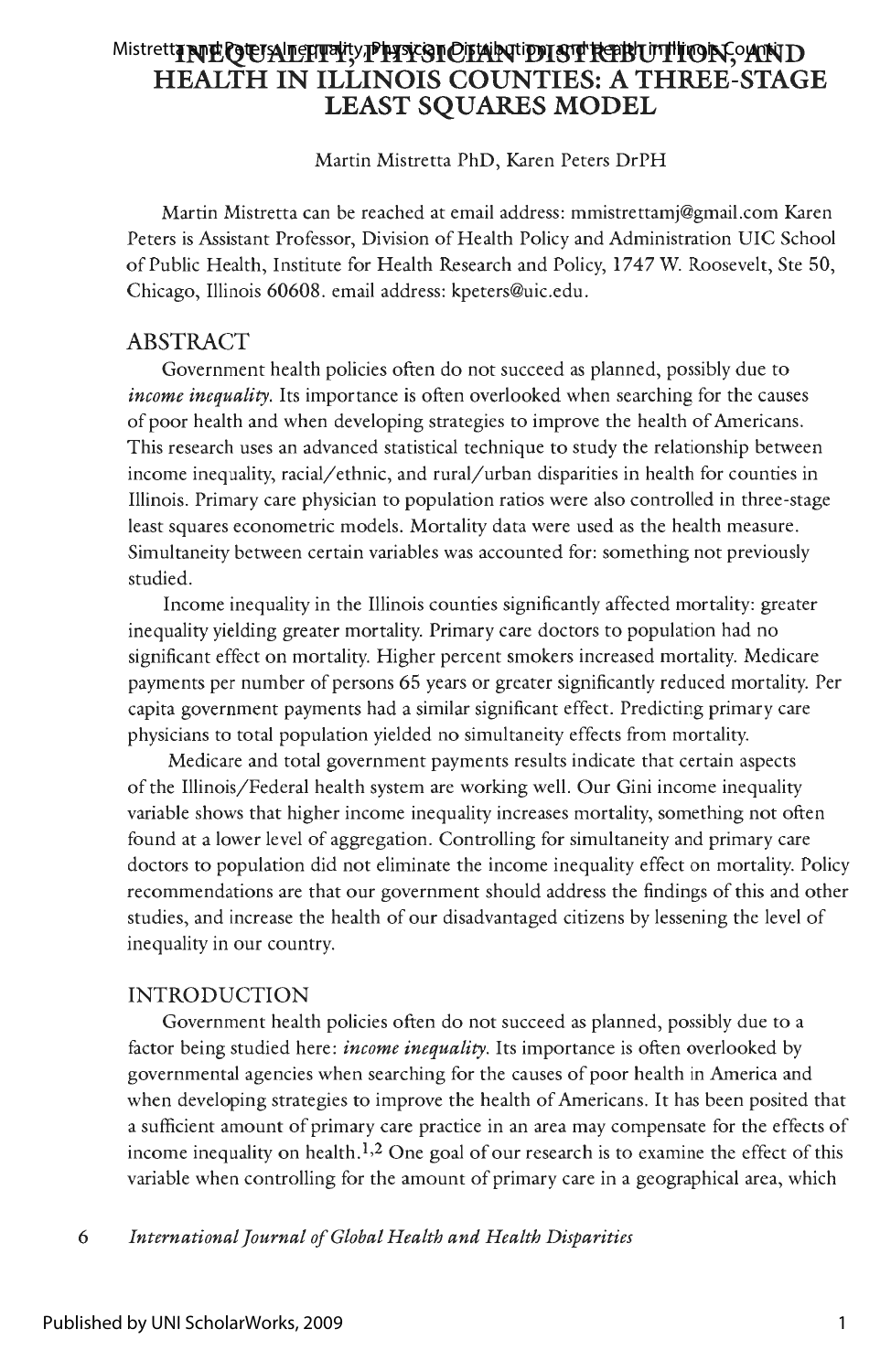#### International Journal of Global Health and Health Disparities, Vol. 6, No. 1 [2009], Art. 2

has been done previously but without taking account of simultaneity between physician and health variables.

Similarly, racial/ethnic and rural/urban variables may produce differentials in health that undermine government efforts to improve the health of inner city and rural residents. We hope to determine the magnitude of these effects. If the effects are strong, they may indicate that these disparities may lessen and frustrate government health programs. Shi and his colleagues<sup>1,2</sup> have examined the relationship between income inequality and primary care physician level, and mortality for U.S. states and metropolitan areas. However, these authors have not controlled for certain other variables or simultaneity. Simultaneity refers to a relationship of mutual dependence (instantaneous feedback ) between two variables in a statistical model.

A controversy exists as to whether the health of residents of rural areas is inferior to or superior to that of urban areas.<sup>3,4</sup> Research also indicates that areas that have greater income inequality and/or larger populations of racial and ethnic minorities have poorer health<sup>5-7</sup>. Determining whether these three types of disparities lead to ill health and higher mortality is the first step in solving these problems through policy manipulations.

The research question can be phrased as "Are income inequality, racial/ethnic minority status, and rural/urban status significant predictors of health when primary care level is controlled in county geographic areas in Illinois controlling for other relevant variables in quantitative models?"

## **METHODS**

#### THEORETICAL FRAMEWORK

A theoretical framework from Macinko et al.<sup>5</sup> helps to specify our quantitative health outcome model. According to these authors, national policies and culture are the prime determinants of health. National policies that are outside the health sector affect macroeconomics, international relations, and income redistribution. National policies do not vary in our study since we are limited to considering Illinois counties at one point in time. However, we have the percentage voting democrat for president in the year 2000 election. Navarro and colleagues<sup>6</sup> argue that voting for parties with a focus on welfare state income re-distribution should lead to better health. We predict that there may be a political culture in a county reflected in the voting pattern and that the influence of liberalism as opposed to conservatism should lead to better health in a county ( controlling for per capita income and income inequality) since democrats would possibly advocate for better health for all citizens as opposed to republicans possibly advocating more high-tech/ sophisticated health care. We also posit that percent democrat will affect variable hospital beds per capita, and the physician variables, with democratic counties likely to increase these health facilitators to increase the health of as many citizens as is possible.

Macinko et al.<sup>5</sup> state that culture represents beliefs and practices specific to national, subnational, religious, or ethnic groups that contribute to different preferences for various types of political and legal institutions, social participation, institutional development, lifestyle choices, and overall priorities. These factors affect health. We studied the variables percent black and percent Hispanic to partially address this.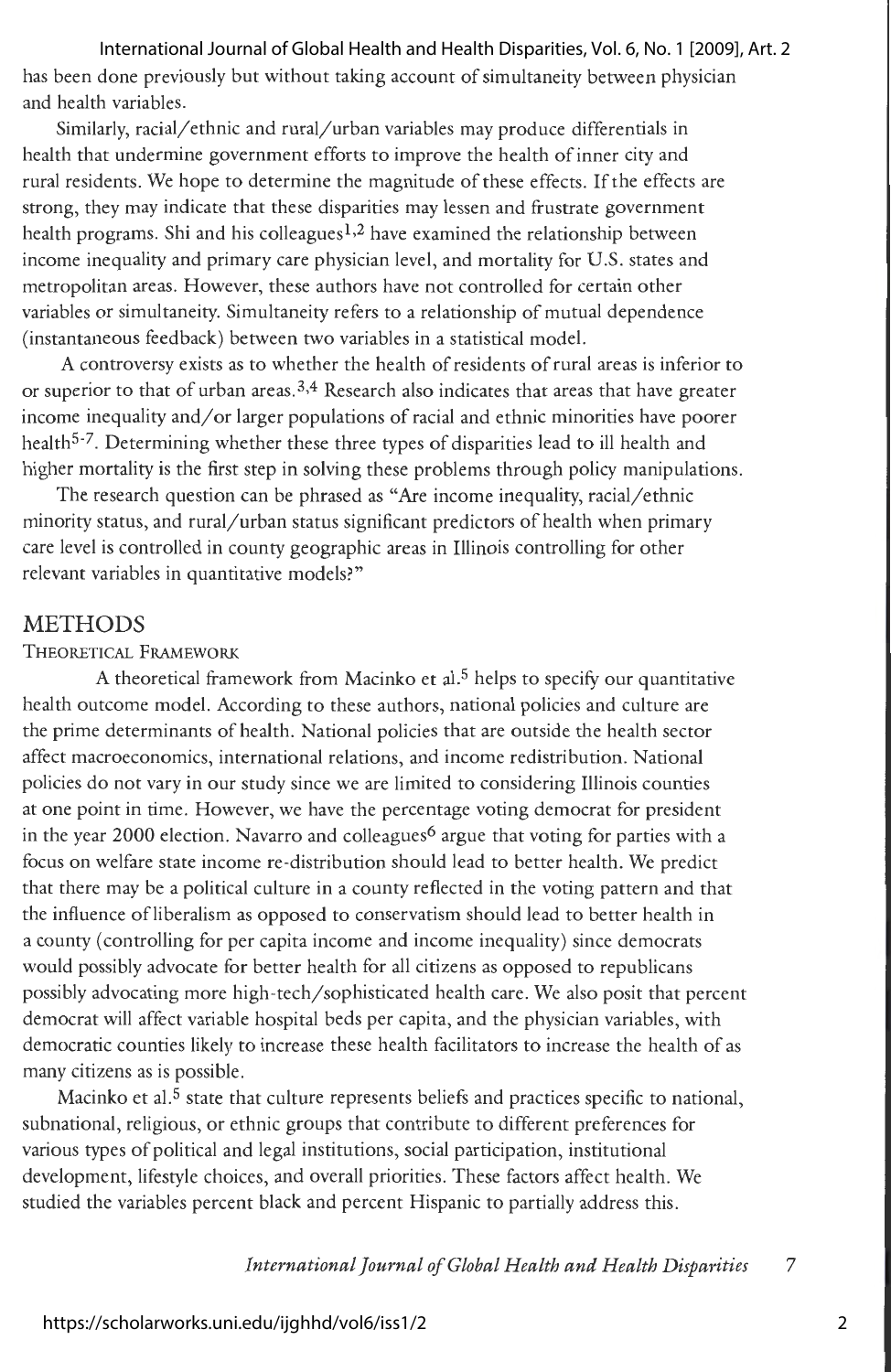## Mistretta and Peters Inequality, Physician Distribution, and Health in Illinois Countide

macro level elements such as the environment and demographics. A country's national socioeconomic environment also influences health status (as in Navarro and colleagues<sup>6</sup>). The health system represents an interface between individuals and the political system. Health care is produced by system inputs (physicians, medicines, and facilities) that interact with the population through various processes (medical consultations, surgeries, and deliveries) and result in health outcomes.5 Physician, and hospital variables are incorporated into our model as well as income inequality (Gini index) and per capita income

Individual resources affecting health can be social, economic, or biological. Social networks and support also determine health. Economic resources include income and working conditions. Social and economic conditions combine into socioeconomic status measured by income; social status measured by education; and work status, measured by occupation. One's genetic makeup is another individual resource. 5 Our model has per capita income, and educational variables to partially determine the effects of these variables.

Behavioral factors include lifestyle, particularly drinking and smoking. Participation and volunteering are also individual behaviors that have been linked to health.<sup>5</sup> Smoking status, as well as social capital indicators home ownership, social cohesion/crime rate, percent with high school education and percent graduate and professional represent these factors.

Primary care is thought to mediate the effects of other health determinants. A strong primary care system will improve preventative care, and reduce some of the ill effects of social inequalities. Good primary care also means better referral, coordination, and continuity of care, which lead to better health.<sup>5</sup> A primary care variable is included in our models.

Data considerations limit our ability to test the entire theory but as indicated we have some variables (where a large multi-variable model is clearly needed) to partially study this theory.

Additionally, various mechanisms have been posited linking income inequality and health. Mayer and Sarin<sup>7</sup> discuss four mechanisms relating economic inequality to infant mortality and to health in general. The first is the non-linear relationship between income and health. An extra dollar increase in income for the poor will have a greater beneficial effect on health than an extra dollar increase in income for the rich. This means that income redistribution from rich to poor will increase overall health. We initially wanted to incorporate this log-linear specification but could not use the natural log specification because of multi-collinearity problems, opting instead for a linear specification.

The second mechanism is that the effect of income inequality is likely to depend on the geographic proximity of the rich to the poor. It is thought that economic inequality increases economic segregation and vice versa. Economic segregation is associated with higher levels of adult mortality. We, of course have a measure of income inequality but not economic segregation. A third mechanism, the "neo-materialist" view, holds that inequality affects health due to the level and distribution of material resources. Health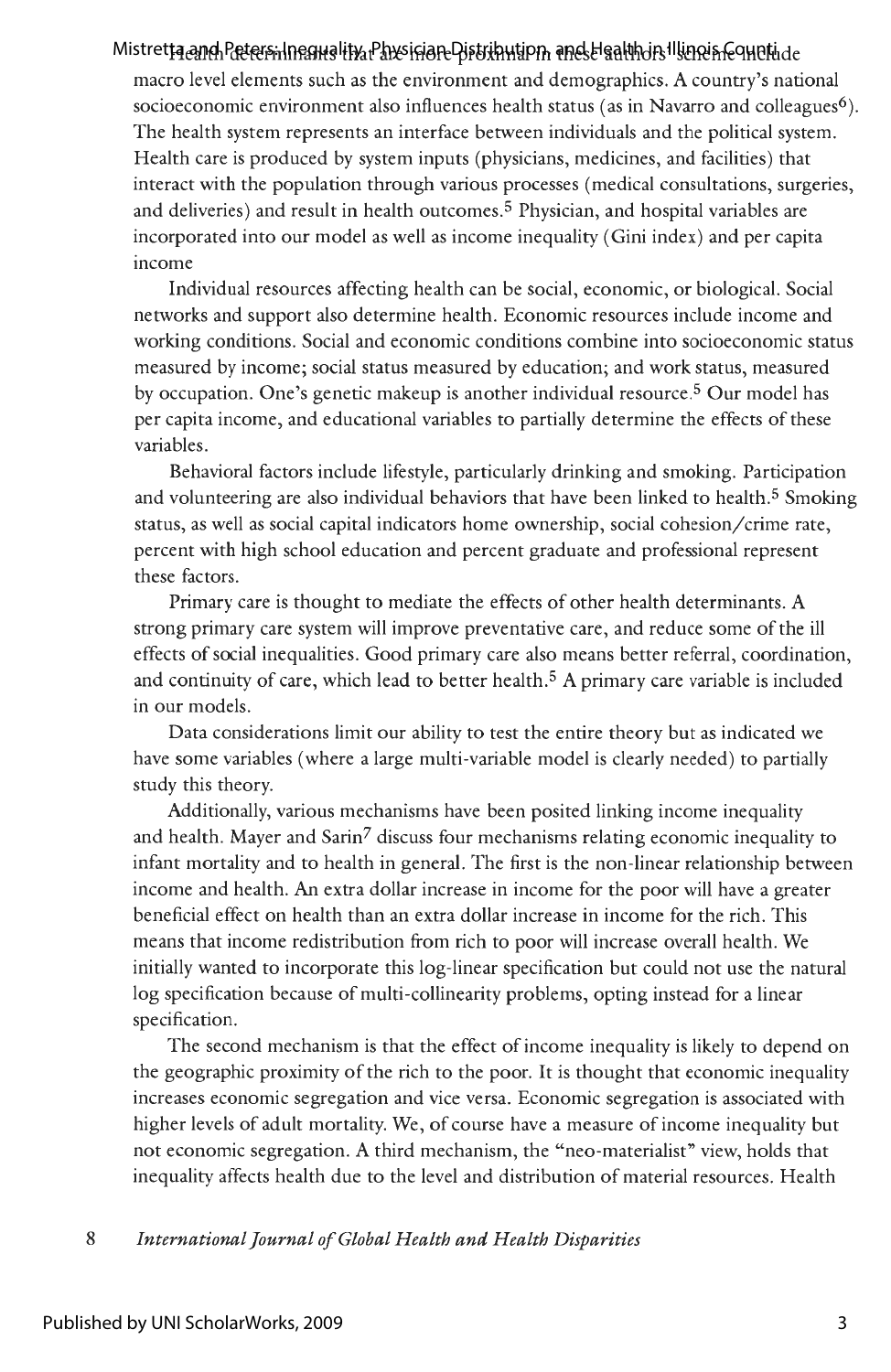could worsen if an increase in inequality reduces state spending on medical care for the poor ( or on other goods and services related to health). Consequently, we use Medicare spending (per those 65 and over), Medicaid spending, and total government payments in our health equation. International Journal of Global Health and Health Disparities, Vol. 6, No. 1 [2009], Art. 2

Mechanism number four is the psychosocial mechanism. It is argued that inequality decreases health through social comparisons that reduce social capital, trust, and efficacy. Ranking low in the social hierarchy produces negative emotions such as shame and distrust that lead to worse health through neuro-endocrine mechanisms and stressinduced behaviors such as smoking, excessive drinking, taking dangerous drugs, etc. Trust, belonging to organizations, volunteering, and efficacy affect health in an area, as do norms of reciprocity and social cohesion. We have a measure of smoking status and social capital indicators home ownership, crime rate, percent high school graduates, and percent graduate and professionals.

We posit that these macro-level independent variables (all the independent variables in the model excluding the study of interactions) combine in a linear additive way in each equation to predict particular dependent variables in our statistical models. We also test certain interactions.

## DISCUSSION OF VARIABLES

Secondary data from Federal and state governments' websites and publications, mainly collected in the 2000 census were used exclusively in our research. We here discuss variables ( means and standard deviations are presented in Table **1)** that are not obvious in meaning.

Percent Systems hospitals measured the proportion of hospitals in a county that are part of a large system. Level of pollution is a multiplicative measure of air pollution where the amount of particulate matter is multiplied times the amount of sulfur dioxide times the amount of nitrogen times the amount of organic matter times the amount of carbon dioxide in the air in a particular county. A multiplicative measure was used due to the cumulative effect that pollution and other environmental problems seem to have.

Income inequality was measured by the Gini coefficient. The Gini coefficient, named after an Italian statistician, is based on a cumulative frequency curve, the Lorenz curve, which compares the distribution of a variable like income with that of a uniform distribution. The equality distribution is represented by a diagonal line on a graph (representing perfect equality) and the greater the deviation from this line, the greater is the inequality. The Gini coefficient ranges from O to 1 with O representing perfect equality and **1** perfect inequality.2 The Gini coefficient was used here because it seems to give the best indication of income inequality in terms of including inequality at all income levels rather than being sensitive to the tails of the distribution, as other measures are. The Gini coefficient also made our results more comparable to those of other studies.

Education was measured by the proportion of the population with a high school education and by the proportion of the population who are graduate or professional. Primary care physician to population ratio was measured through American Medical Association (AMA) and American Osteopathic Association (AOA) data using the Area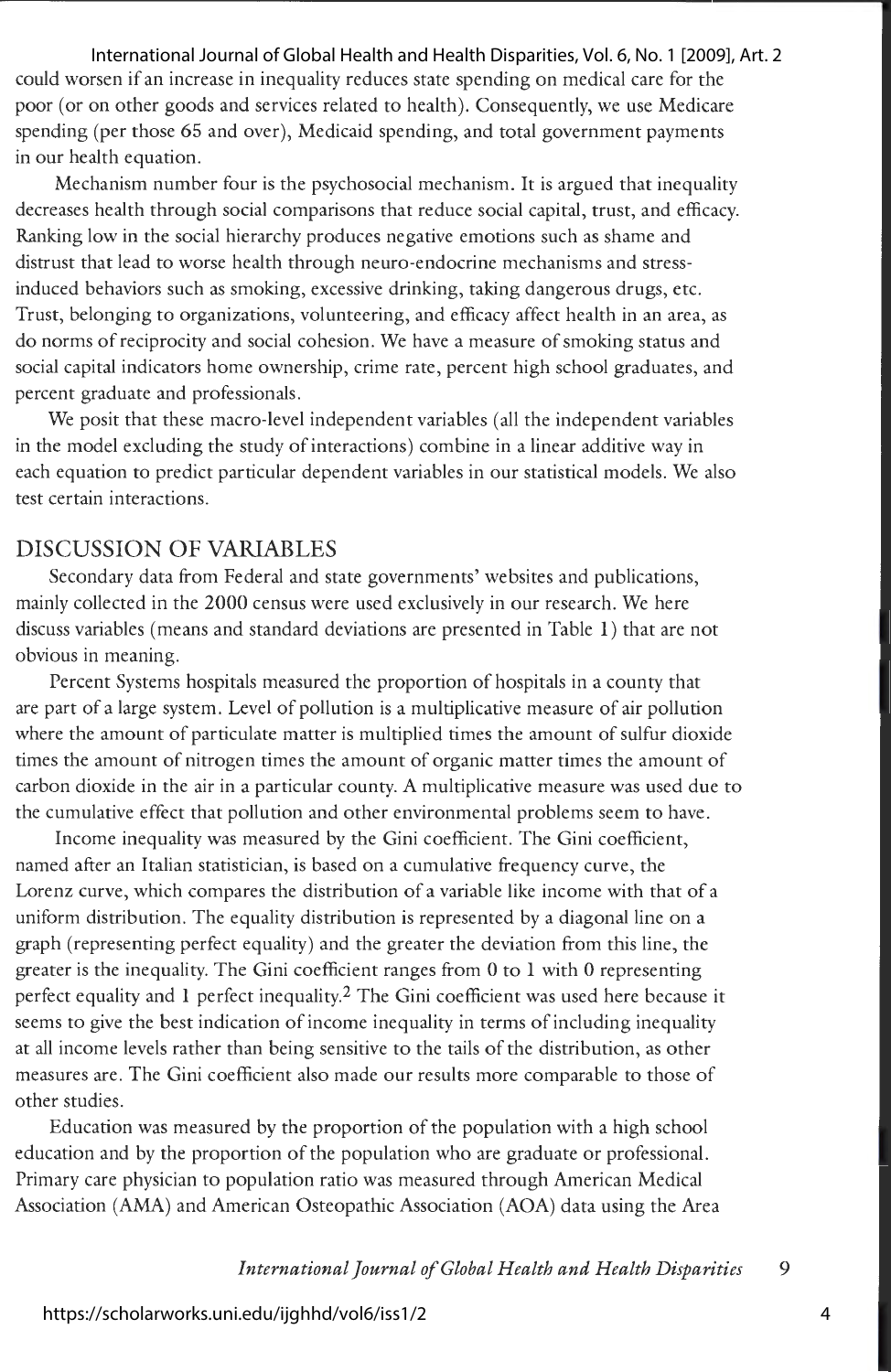Mis**tratta and P**eters: Inequality, Physician Distribution, and Health in Illinois Counti

VARIABLES, MEANS, AND STANDARD DEVIATIONS

**Variable Mean Standard Deviation** 

| <b>Endogenous Variables</b>              |              |           |
|------------------------------------------|--------------|-----------|
| Percent Graduate and Professional        | 5.296078     | 3.030372  |
| Percent without Health Insurance         | 10.60693     | 3.219169  |
| Public School Expenditures per capita    | 1,207.53     | 252.0436  |
| Hospital Beds per capita                 | 2.517679     | 2.056953  |
| Age Adjusted 5-yr Average Mortality Rate | 810.3875     | 67.7207   |
| Percent Home Ownership                   | 75.81373     | 5.789937  |
| Primary Care Doctors to Population       | 47.94153     | 27.9645   |
| Percent High School Graduates            | 80.8951      | 5.29727   |
| <b>Percent Smokers</b>                   | 25.40404     | 4.03176   |
| Crime Rate                               | 2,618.578    | 1401.679  |
| <b>INSTRUMENTAL VARIABLES</b>            |              |           |
| Per Capita Income                        | 23,928.27    | 4736.755  |
| Population Density                       | 72.1123      | 244.7497  |
| GINI Income Inequality                   | .4103195     | .0320498  |
| Pollution                                | 1,313.948    | 1,0980.56 |
| <b>Percent Democrat</b>                  | 43.98137     | 6.742487  |
| Climate                                  | .627451      | .48571    |
| Percent Black                            | .0445827     | .0674011  |
| Percent Hispanic                         | .0365547     | .092924   |
| Percent System Hospitals                 | .269708      | .3685223  |
| <b>Medicaid Payments</b>                 | 486.8595     | 332.0297  |
| <b>Medicare Payments</b>                 | 4.984902     | .7268469  |
| <b>Government Payments</b>               | 3.661371     | .7293524  |
| Presence of a Large Park                 | .4803922     | .5020826  |
| Physical Size of a County                | 1411.634     | 577.6932  |
| Percent Poverty                          | 11.29706     | 3.826289  |
| Percent Rural                            | 51.03501     | 26.60105  |
| <b>Total Population</b>                  | 121,757      | 541,449.3 |
| Population Migration                     | $-1,081.235$ | 13,447.28 |
| Unemployment                             | 5.772152     | 1.558706  |
| Percent 65 and over                      | .1565653     | .0293621  |
| Household Size                           | 2.481078     | .1408665  |
| Presence of a Medical School             | .0490196     | .2169752  |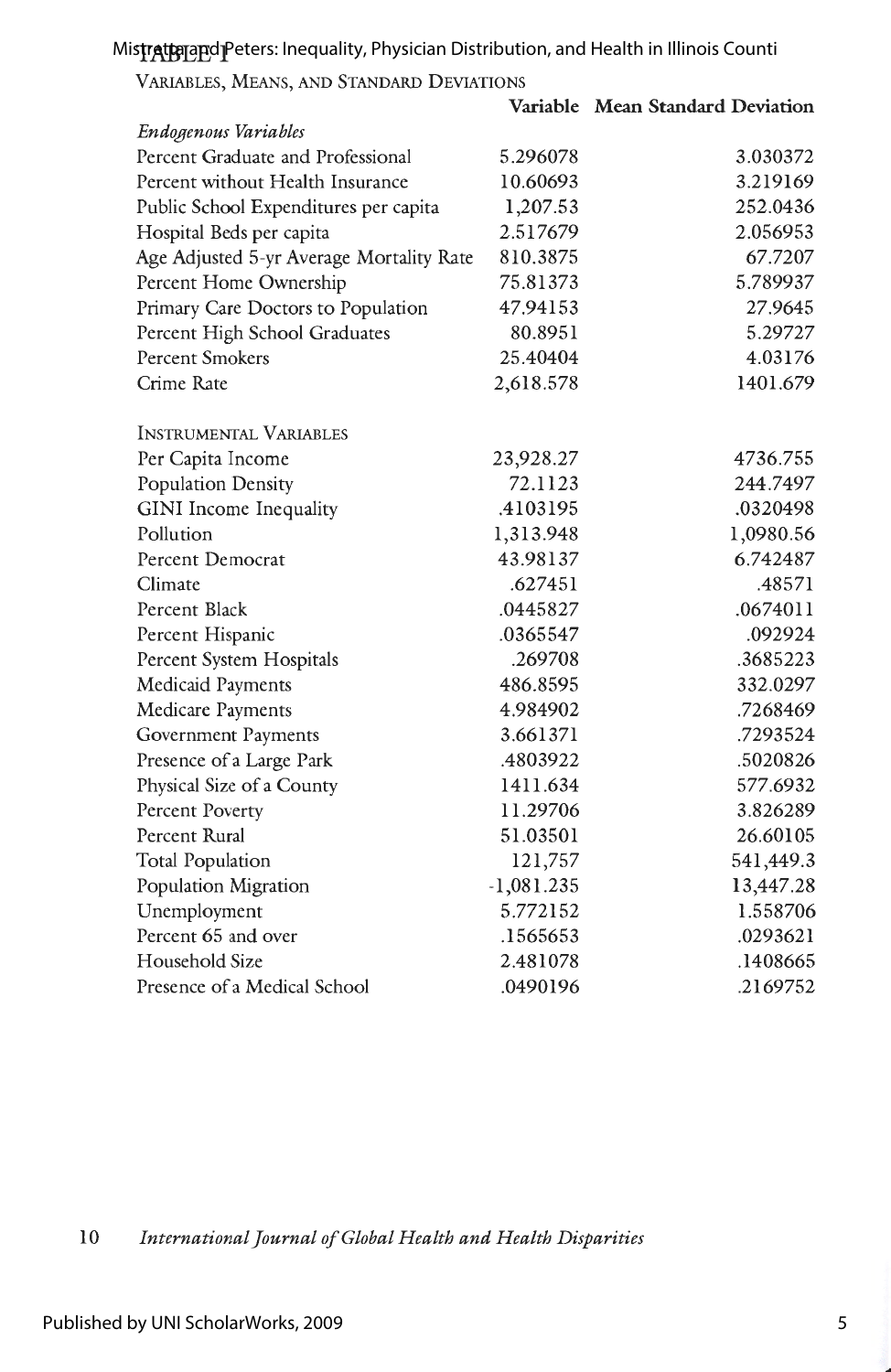International Journal of Global Health and Health Disparities, Vol. 6, No. 1 [2009], Art. 2<br>Resource File® for the year 2001. Care was taken in setting up the physician variables so no double counting of Osteopaths occurred. Per capita income was also thought to positively predict health status. Proportion of the population that is black has been mentioned as having a strong effect on health and this variable will be supplemented with the proportion Hispanic. Hospital beds per capita has not been studied extensively in relation to health, but should impact a county's health positively. Percent of the population in a county that is rural should have an effect on health, although given the McLaughlin et al. $^{3,4}$  studies, somewhat at odds with conventional wisdom, we do not know in which direction. Due to multi-collinearity problems (percent rural was multi-collinear with many variables) population density was substituted for percent rural population.

The mortality data came from the Wonder website<sup>9</sup> of the Center for Disease Control. All cause 5-year average 1997-2001 (but with accidental deaths deleted) was utilized as an endogenous variable in the models. A pertinent question is "why use a 5-year average when studying simultaneous feedback between physician and health variables?" Using mortality data for a specific year for counties produced weak and nonsignificant relationships with health probably due to the small numbers of events and the subsequent high impact of random error in the data. Using a 5-year average seems to address these problems producing significant relationships where one would expect them. Although the one-year specification would have been more correct, we feel that our results are still of import although interpretation of simultaneity effects must be done cautiously and are somewhat tentative.

## IDENTIFICATION

Identification was accomplished through the use of 22 instrumental variables. We feel that our model has been identified given the information in the Macinko et al.<sup>5</sup> theoretical treatment, the Mayer and Sarin<sup>7</sup> statement of inequality effect mechanisms on health, and in the results from prior research. Multi-collinearity necessitated some alterations in the various models.

#### ESTIMATION TECHNIQUES

Three-stage least squares (Davidson<sup>10</sup>, Theil<sup>11</sup>) was used to estimate the effects of the variables. This technique takes into account the correlations among disturbances from the various equations in the models, as well as compensating for the fact that endogenous variables are random, and therefore correlated with disturbance terms in OLS estimation. Utilizing the disturbance correlation information leads to more efficient parameter estimates. The simultaneous equation format allowed controlling for simultaneity between endogenous variables, something that the authors believe has not been previously examined. The 3SLS analysis was carried out using the Stata computer statistical package.

## **RESULTS**

One ten-equation model (model I) based on Illinois county-level data was run using Stata's 3SLS program. The endogenous dependent variables in the model were: ( **1)**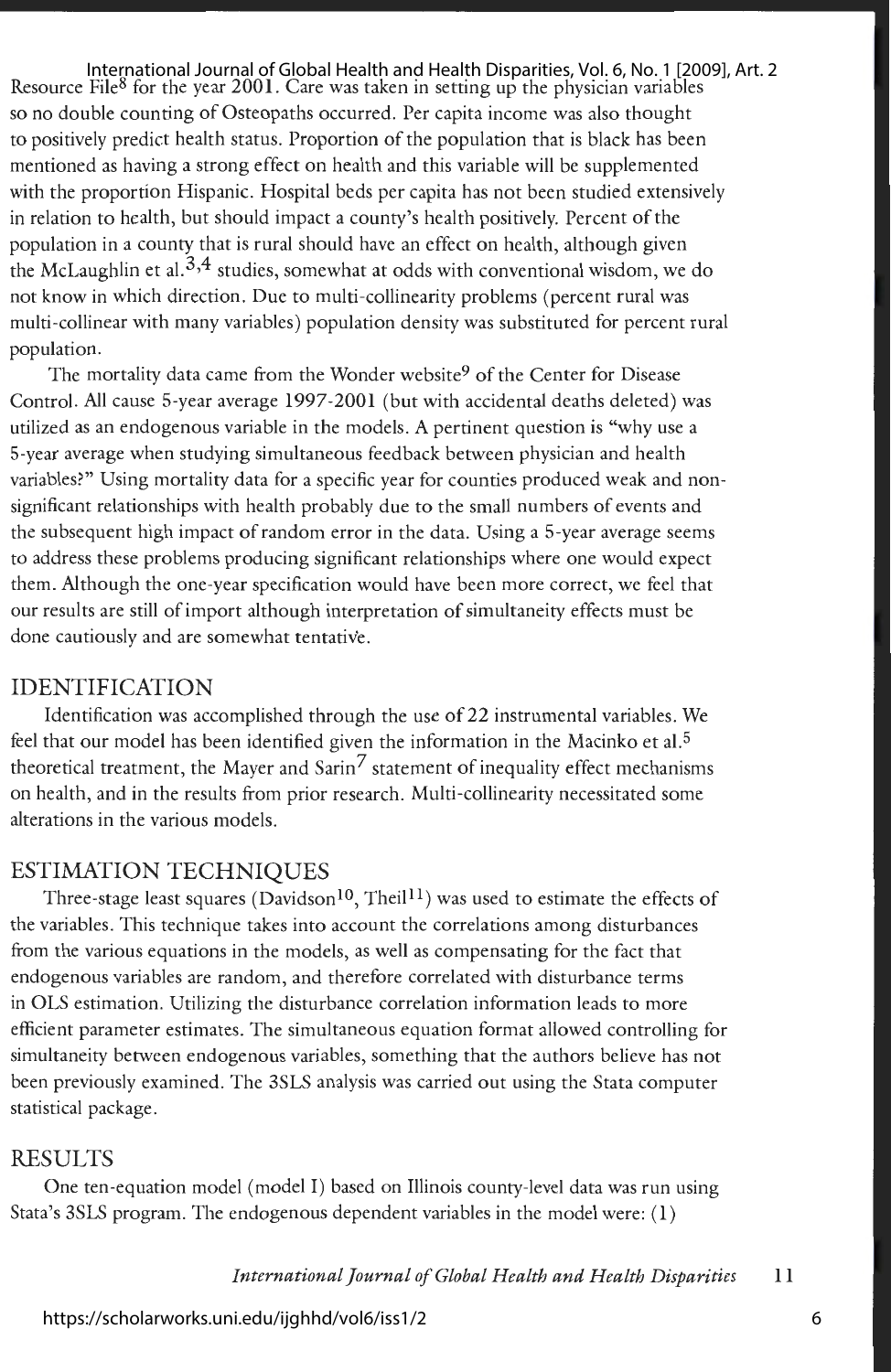#### Misprertta angdaRatans: Inelquallity, iBhydigi and Disprital tions, and phyalth tin Ill If objeCol in tich oo l

expenditures;  $(4)$  primary care physicians to population;  $(5)$  the mortality health measure; (6) percent owner occupied housing; (7) percent high school graduate; (8) percent who smoke; (9) percent without health insurance and (10) crime rate. A second model with crime rate deleted (model II) was also run to explore the crime rate-income inequality trade-off Eight variables reached statistical significance in the model II mortality equation and only four variables are significant in model I (see Table 2). Model I has only the percent without health insurance, percent Hispanic, percent smoker, and the Gini index of income inequality as significant variables at the .05 level (one-tailed for the Gini index). The signs of percent without health insurance and percent Hispanic are the opposite of that predicted. This will be discussed later.

Model II has eight statistically significant variables predictive of mortality. Again percent without health insurance and percent Hispanic follow the same pattern. Both are negatively related to mortality. Our social capital indicator, percent home ownership also has an effect the opposite of that predicted. Increasing home ownership increases mortality. Smoking is shown to increase mortality and is highly statistically significant  $(p=.000)$ . Gini index is also significant and this time at  $p=.007$ . Pollution has a significant effect the opposite of that predicted. Medicare payments per 65 year olds is statistically significant at the .05 level with a one-tailed test since direction is as predicted. Higher Medicare payments lower mortality. Overall total government payments to population also has a significant ( .05 level two-tailed) effect. Increased payments lower the rate of mortality. Medicaid payments did not have a significant effect on mortality.

Although non-significant, climate had an effect on mortality at a  $p = .074$  level. Direction was not predicted so a one-tailed test could not be carried out. Significance would have indicated higher mortality for the warmer southern Illinois climates.

Interactions were tested using several multiplicative specifications. None proved to be statistically significant when entered into the model I and model II mortality equations. Variables interacted included Gini in turn with: percent black, percent Hispanic, population density (our proxy for rural/urban), social capital indicator home ownership, social capital indicator crime rate, social capital indicator percent high school graduates, and percent graduate and professional.

The primary care to population equation in model I (not shown in tables) yielded six significant variables. Percent democrat had a negative effect on the number of primary care doctors to population. Per capita income had a positive effect on the dependent variable. Public school expenditures negatively affected primary care doctors to population. Mortality negatively impacts primary care doctors to population. Percent smokers has a negative effect and an increased crime rate leads to more primary care doctors to population.

In model II, percent voting democrat negatively and significantly ( two-tailed test) affects the number of primary care physicians to population. Graduate and professionals has a significant effect in the predicted direction but only one-tailed. Per capita income significantly and directly impacts primary care (two-tailed test). More hospital beds per capita significantly increases primary care doctors to population. The percent of smokers significantly and directly impacts (two-tailed test) primary care, with more smokers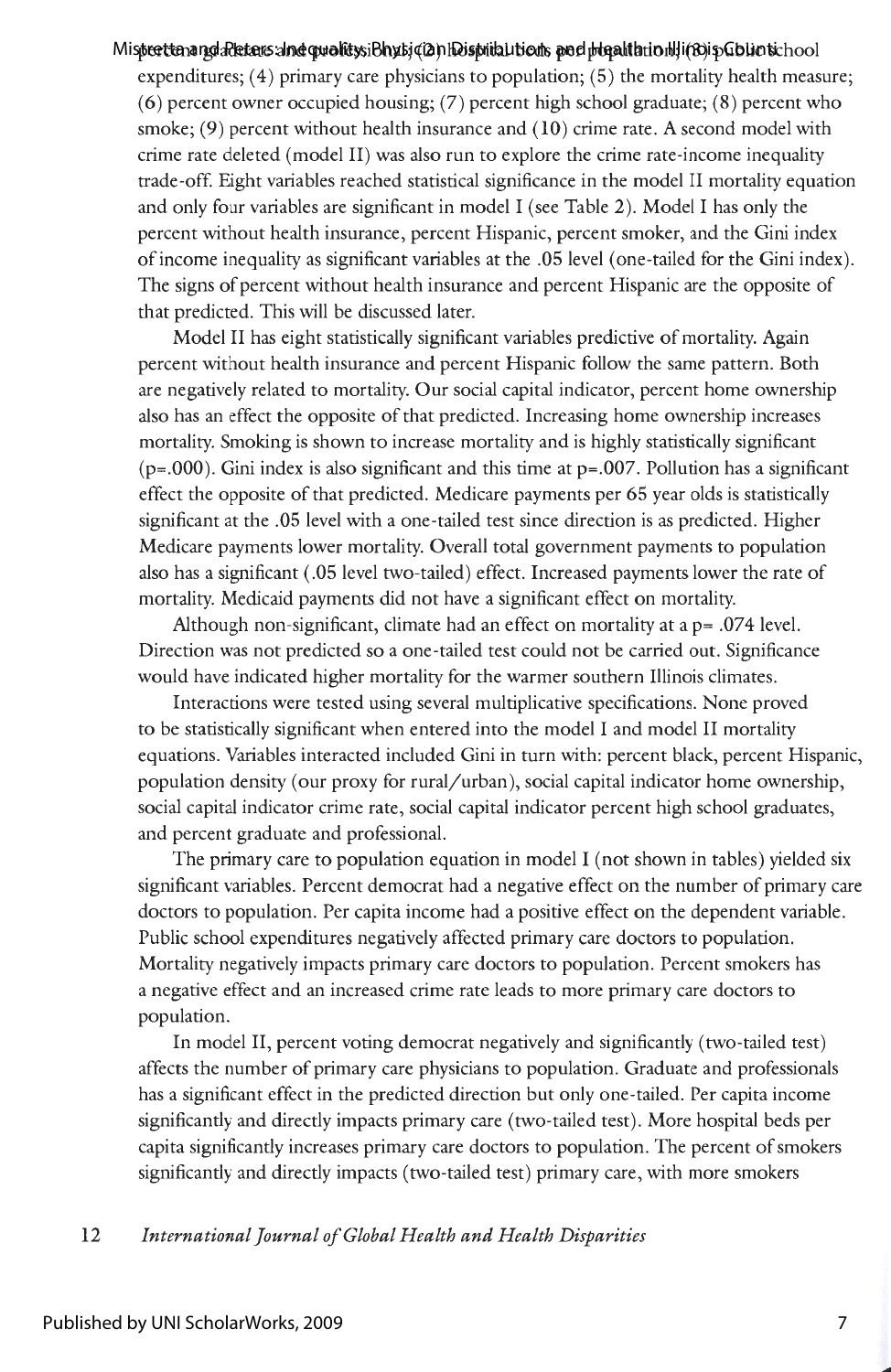TABLE<sub>2</sub> International Journal of Global Health and Health Disparities, Vol. 6, No. 1 [2009], Art. 2

|                                   | Coefficient | t-value | Probability |
|-----------------------------------|-------------|---------|-------------|
| Constant                          | $-784.186$  | $-.30$  | .761        |
| Percent without health insurance  | $-28.457$   | $-2.85$ | .004        |
| Percent voting democrat           | 5.615       | .79     | .429        |
| Percent graduate and professional | $-28.261$   | $-1.17$ | .243        |
| Primary care to population        | $-1.220$    | $-.69$  | .490        |
| Per Capita Income                 | .006        | .44     | .660        |
| Percent Black                     | $-218.622$  | $-.28$  | .777        |
| Percent Hispanic                  | $-318.480$  | $-2.08$ | .037        |
| Percent System Hospitals          | 5.847       | .29     | .772        |
| Population Density                | .258        | .72     | .469        |
| Percent Home Ownership            | 3.609       | .37     | .709        |
| Percent Smokers                   | 36.663      | 2.15    | .032        |
| GINI Income Inequality            | 2312.36     | 1.71    | .087        |
| Pollution                         | $-0.015$    | $-.81$  | .417        |
| Climate                           | 37.847      | 1.26    | .207        |
| Medicare Payments                 | $-34.379$   | $-1.45$ | .146        |
| Government Payments               | $-101.022$  | $-1.24$ | .214        |
| Percent High School Graduates     | $-155$      | $-.01$  | .994        |
| Hospital Beds Per Capita          | 6.245       | .21     | .834        |
| Crime Rate                        | .034        | 1.30    | .195        |
| Medicaid Payments                 | $-0.014$    | $-.30$  | .767        |

*Three-stage Least Squares Coefficients for the Mortality Equation, Model I* 

*Three-stage Least Squares Coefficients for the Mortality Equation, Model II* 

|                                   | Coefficient | t-value | Probability |
|-----------------------------------|-------------|---------|-------------|
| Constant                          | $-3138.376$ | $-2.15$ | .032        |
| Percent Without Health Insurance  | $-29.948$   | $-3.10$ | .002        |
| Percent Voting Democrat           | 9.730       | 1.34    | .179        |
| Percent Graduate and Professional | $-19.423$   | $-1.10$ | .271        |
| Primary Care to Population        | $-.518$     | $-.28$  | .782        |
| Per Capita Income                 | $-.005$     | $-.62$  | .535        |
| Percent Black                     | 495.137     | 1.14    | .253        |
| Percent Hispanic                  | $-343.667$  | $-2.26$ | .024        |
| Percent System Hospitals          | $-8.223$    | $-41$   | .685        |
| Population Density                | .309        | 1.42    | .154        |
| Percent Home Ownership            | 16.377      | 2.08    | .038        |
| <b>Percent Smokers</b>            | 44.626      | 3.61    | .000        |
| GINI Income Inequality            | 2583.576    | 2.70    | .007        |
| Pollution                         | $-.027$     | $-2.33$ | .020        |
| Climate                           | 49.462      | 1.78    | .074        |
| Medicare Payments                 | $-39.785$   | $-1.70$ | .090        |
| Government Payments               | $-129.940$  | $-2.27$ | .023        |
| Percent High School Graduates     | 15.058      | 1.47    | .142        |
| Hospital Beds Per Capita          | 30.377      | 1.42    | .155        |
| Medicaid Payments                 | .001        | .03     | .979        |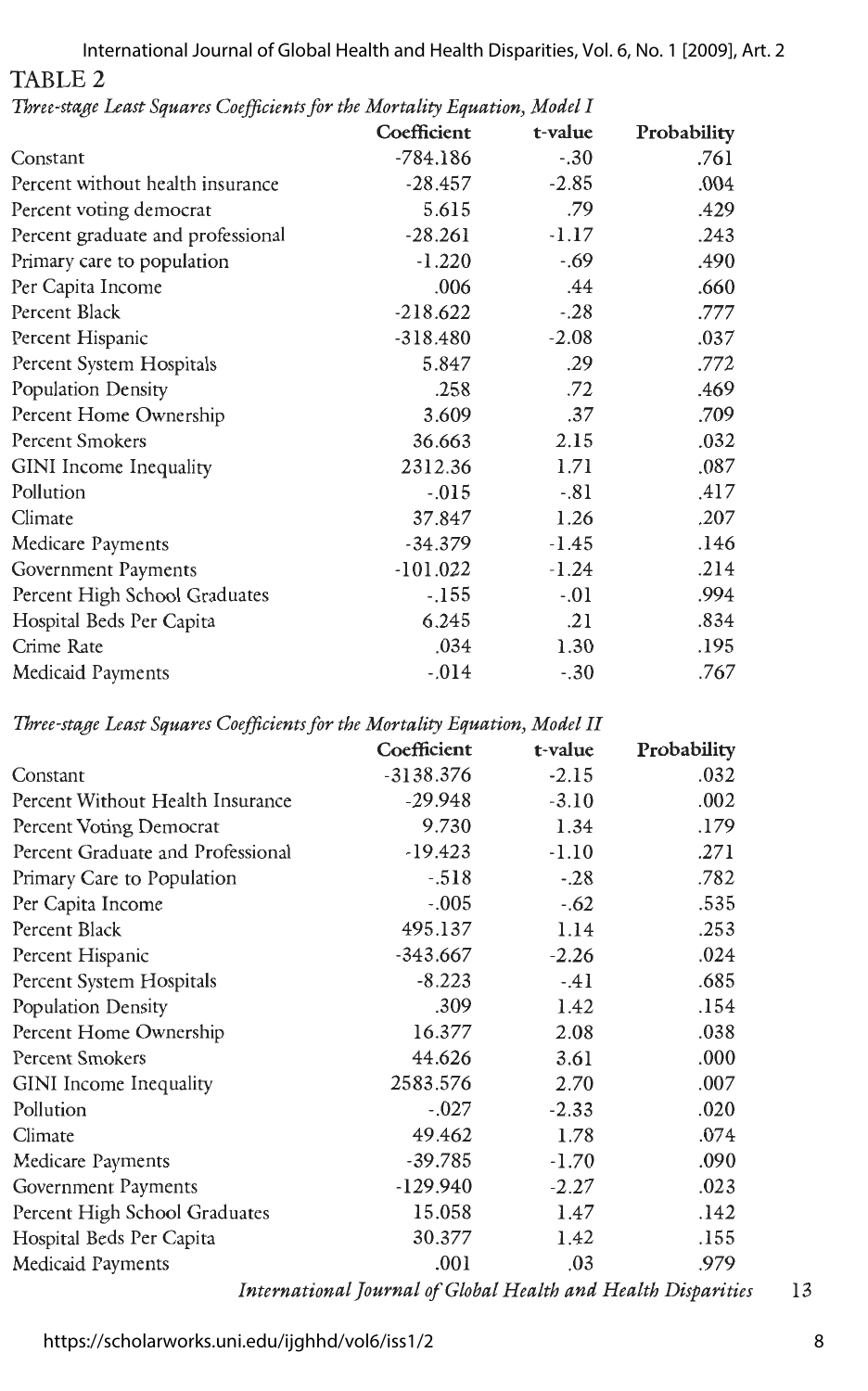### MI<del>streitta</del> and Peters: Inequality, Physician Distribution, and Health in Illinois Counti<sup>are</sup>

payments significantly lower the number of primary care doctors to population-Medicare only at a .05 one-tailed level. Mortality and the Gini index have no significant effect on the number of primary care doctors to population.

## DISCUSSION

Great attention has been focused on the relationship between income inequality and health over the last several years. 1-4,12-20. Health status has been found to decrease at higher levels of area inequality. This relationship has been confirmed using both selfreported health<sup>17-21</sup> and mortality measures.<sup>1-4,7,12-16</sup> Studies have been carried out in individual,<sup>22</sup> nation-state,<sup>13-15</sup> state,<sup>2,14</sup>, county,<sup>3,4</sup> tract/neighborhood,<sup>16</sup> and multi level<sup>19</sup> analyses, and in foreign countries<sup>13,15</sup> as well as the U.S.<sup>1-4,7,12,13</sup> The Gini coefficient seems to be the most popular measure of income inequality although other measures have also yielded significant relationships between inequality and health.<sup>2,16</sup>

Shi and various colleagues have found  $1,2,5,23$  that income inequality has a significant effect on health even after controlling for the effect of primary care physicians to population (also statistically significant). Shi et al.<sup>23</sup> in a recent study looked at the relationship between primary care and all cause, heart disease, and cancer mortality in all U.S. counties for the year 1990. Greater primary care reduced rates of all three types of mortality. Counties with the lowest levels of these resources experienced 2 to 3 percent higher mortality than counties with higher levels of primary care resources. High income inequality produced **11** to **13** percent higher mortality.

In one study of stroke,  $22$  income inequality effects disappeared when covariates of this variable such as education levels, unemployment, racial/ethnic composition, and percent urban were controlled in addition to primary care, which remained significant. We are here determining whether inequality has independent significant effects on health when co-variates are controlled.

Gulliford<sup>24</sup> reports on an ecological analysis of health outcomes for health authorities (areas) in England in 1999. After deprivation score, ethnic group, and social class were controlled, a per unit increase in general practitioners (G.P.) supply decreased all cause mortality significantly ( $p = .002$ ) Adjustment for limiting long-term illness lowered the effect to marginal significance (p = .06) Higher G.P. supply was significantly associated with a decrease in hospital admission rates for acute and chronic conditions.

McLaughlin and Stokes<sup>3</sup> examined rural/urban differences in mortality controlling for relevant economic characteristics of U. S. counties in 1990. They find that nonmetro counties have slightly *lower* death rates when they are standardized for the population's age, sex, and race composition. With controls for various factors, percent rural was significantly and negatively related to mortality for non-metro counties. Interaction between metro/ non-metro status and inequality yielded differential effects on mortality.

Racial/ethnic effects on health were also studied by McLaughlin and Stokes. 4 They found that even after adjustment of mortality rates for age, sex, and race, higher percentage black is still associated with higher mortality rates. Dummy variables for Gini quartiles were utilized in a weighted least squares regression analysis and the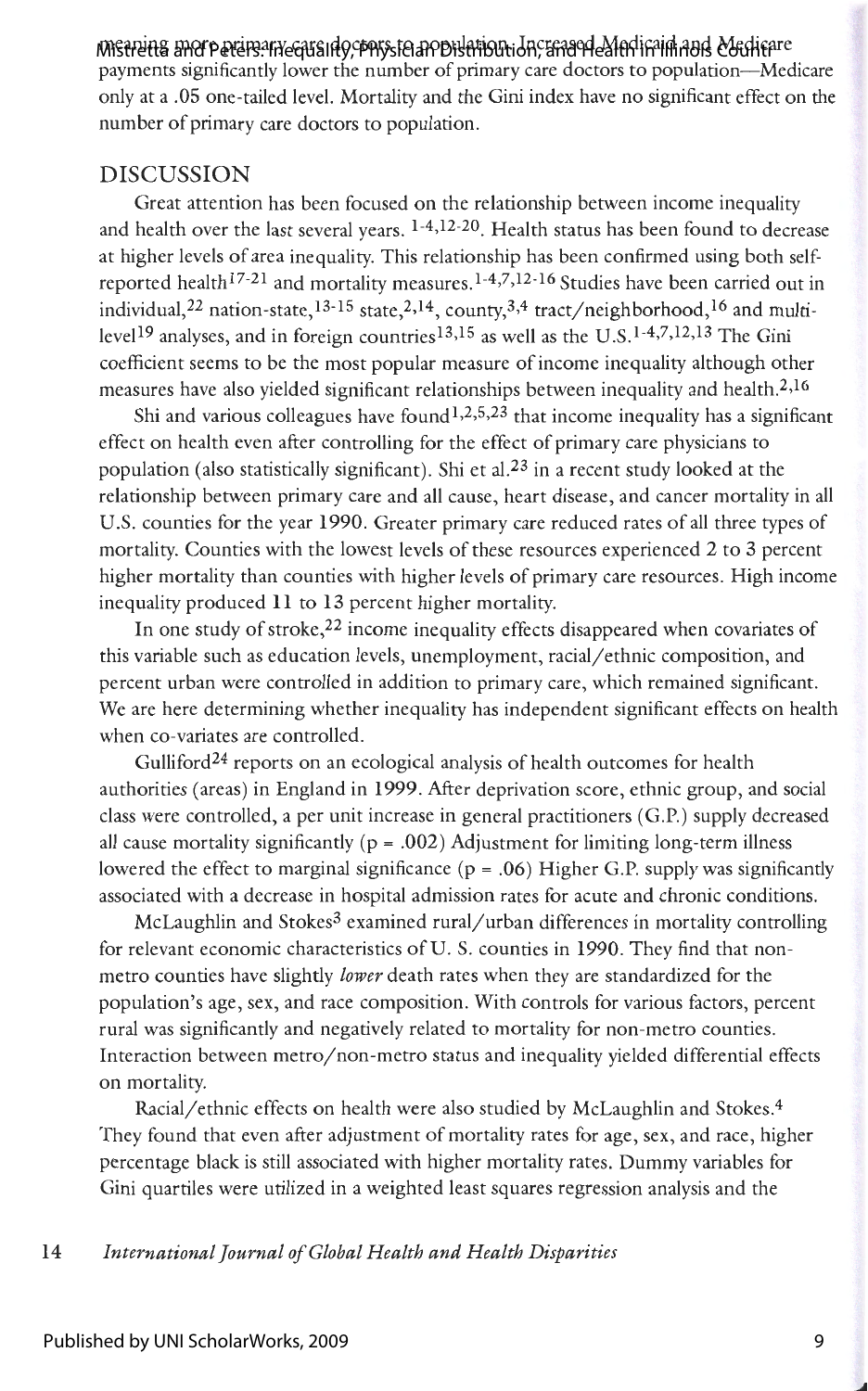Gini dummies, per capita income, percent black, if the county was in the South, and percent rural were all significant. Percent rural was significantly and negatively related to mortality for non-metro counties. Different and complex results were found between counties with high and low percentages of blacks when interactions between inequality and racial concentration effects on mortality were studied. Interactions between nonmetro status and inequality quartiles yielded an income inequality gradient for nonmetro counties and an inverted U-shape function for inequality effects on mortality for metro counties. Levels of age-sex-race adjusted mortality are lower in non-metro than in metro counties, except for the highest inequality quartile. Data limitations prevented examining social cohesion which should be greater in rural counties and may therefore account for lower mortality in these areas. We have tested this interaction using a crime rate indicator of social capital/cohesion. International Journal of Global Health and Health Disparities, Vol. 6, No. 1 [2009], Art. 2

An income inequality-mortality gradient was absent in metro counties suggesting that limited social cohesion or the minimizing of the material dimensions of inequality through federal investments in metro areas may reduce the influence of within-county inequality on mortality. When the concentration of blacks is controlled, income inequality has only minor and inconsistent effects on mortality in metro counties. In non-metro counties, inequitable income distributions exert large and consistent effects even with controls for the concentration of blacks.

Shi and Starfield<sup>25</sup> assessed whether income inequality and primary care physician supply had a different effect for blacks compared to whites, finding that it does. Shi et al.<sup>21</sup> showed that higher quality primary care levels were associated with reduced (but not eliminated) racial and ethnic disparities in health. This relationship is particularly pronounced for minorities living at or below the poverty level, a qualification being that the study "does not specify the directionality of the primary care and health relationship.<sup>21</sup>"

This qualification highlights the primary significance of our proposed three-stage least squares model of inequality, physician distribution, and health. Simultaneity between primary care and health is tested in a multi-equation model where correlations between disturbance terms for endogenous variables are used to adjust coefficient estimates to determine the effects of variables and whether simultaneity or unidirectionality exists in the relationship. To our knowledge, no study has examined this. Effect coefficients in prior studies may be biased due to failure to account for simultaneity. Should the disparities hold when simultaneity is taken into account, it would strengthen conceptual explanations of health outcomes and provide a firmer basis for policies to reduce income inequality, racial/ethnic, and rural/urban disparities thereby improving health.

In our study health is measured by mortality data for Illinois counties. The McLaughlin and Stokes study is improved upon by including measures of social cohesion/ social capital and primary care physician to population ratio. The interaction effects between rural/urban county and income inequality and race/ethnicity are given further study to determine whether they are robust and understandable in their effects on health. Studying the effects of racial/ethnic, rural/urban and income inequality in a new set of data after the passage of ten years time, 2000 as opposed to 1990, gives our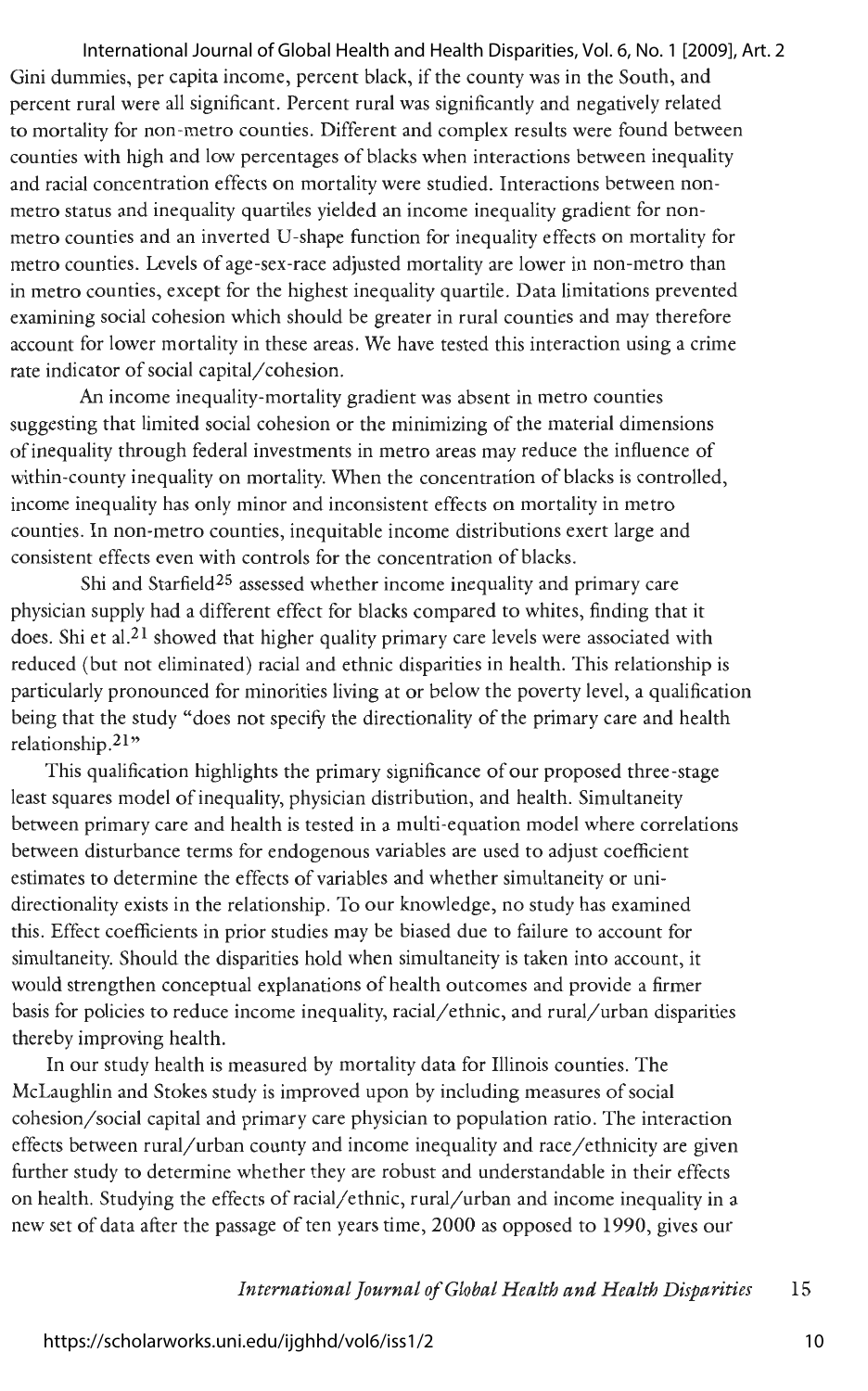with the figure of peters. The quality, Physician Distribution, and Health in Illinois Countivell as . the levels of variables. Controlling for primary care physicians per population, certain measures of social capital, a measure of environmental pollution, and the lifestyle variable percent smokers are logical next steps to improving on McLaughlin and Stokes' two previous county level analyses.

Of the two models tested in our study (see Table 2 for the models), the proper specification seems to be model II—crime rate excluded from the mortality equation. The crime rate variable clearly does not represent a social capital effect as it is not statistically significant in model I but does reduce the effect of income inequality in the mortality equation. Income inequality remains statistically significant but only at a .05 level, onetailed.

As mentioned, the signs of percent without health insurance and percent Hispanic are the opposite of that predicted. It may be that these variables are capturing the effect of age distribution not totally controlled when mortality was standardized for age. This may be the case since those without health insurance and Hispanics tend to be younger, 26 therefore healthier and less likely to suffer mortality.

Another sign that was contrary to expectation is that for home ownership: increasing home ownership increases mortality, possibly due to the fact that homeowners are generally older-another contribution of age not totally controlled by age standardizing mortality. McLaughlin and Stokes found that race had an effect even though their mortality data was standardized for race.<sup>4</sup>

In model II, pollution has a significant effect the opposite of that predicted. This may indicate the effects of urbanization-a population, although beset by air pollution, mobilized with sufficient health facilities and doctors to promote health, overcoming the negative effects of pollution. Population density was our measure of urbanity since we could not use the percent rural due to multi-collinearity problems, but population density may not capture all of the rural/urban affects on mortality hence the negative sign for the pollution variable.

Our results seem to confirm the significant effect of income inequality in counties of Illinois on mortality, even when simultaneity is accounted for. Controlling for the effect of primary care doctors to population, although with an effect in the predicted direction, did not yield significance as had been found in the work of Shi and his colleagues. Percent smokers had the predicted important effect on mortality. Medicare payments and total government payments significantly reduced mortality, which reinforces the perceived value of these welfare state measures. Medicaid payments had no significant effect on mortality.

In sum, percent without health insurance, percent Hispanic, percent home ownership, and pollution's effects were in direction opposite our expectations. Explanations offered for these results hinged on postulations that they represented age and urbanization effects not controlled by other means in the models. Social capital variables added little to the explanation. Crime rate (Model I) had no significant effect. Percent home ownership, although statistically significant, had an effect on mortality opposite the prediction. Percent high school graduates positively affected health although not significantly. Percent system hospitals, hospital beds per capita, percent black, population density, per capita income, and percent graduate and professional did not significantly affect mortality. Climate attained near significance but did not because direction was not predicted.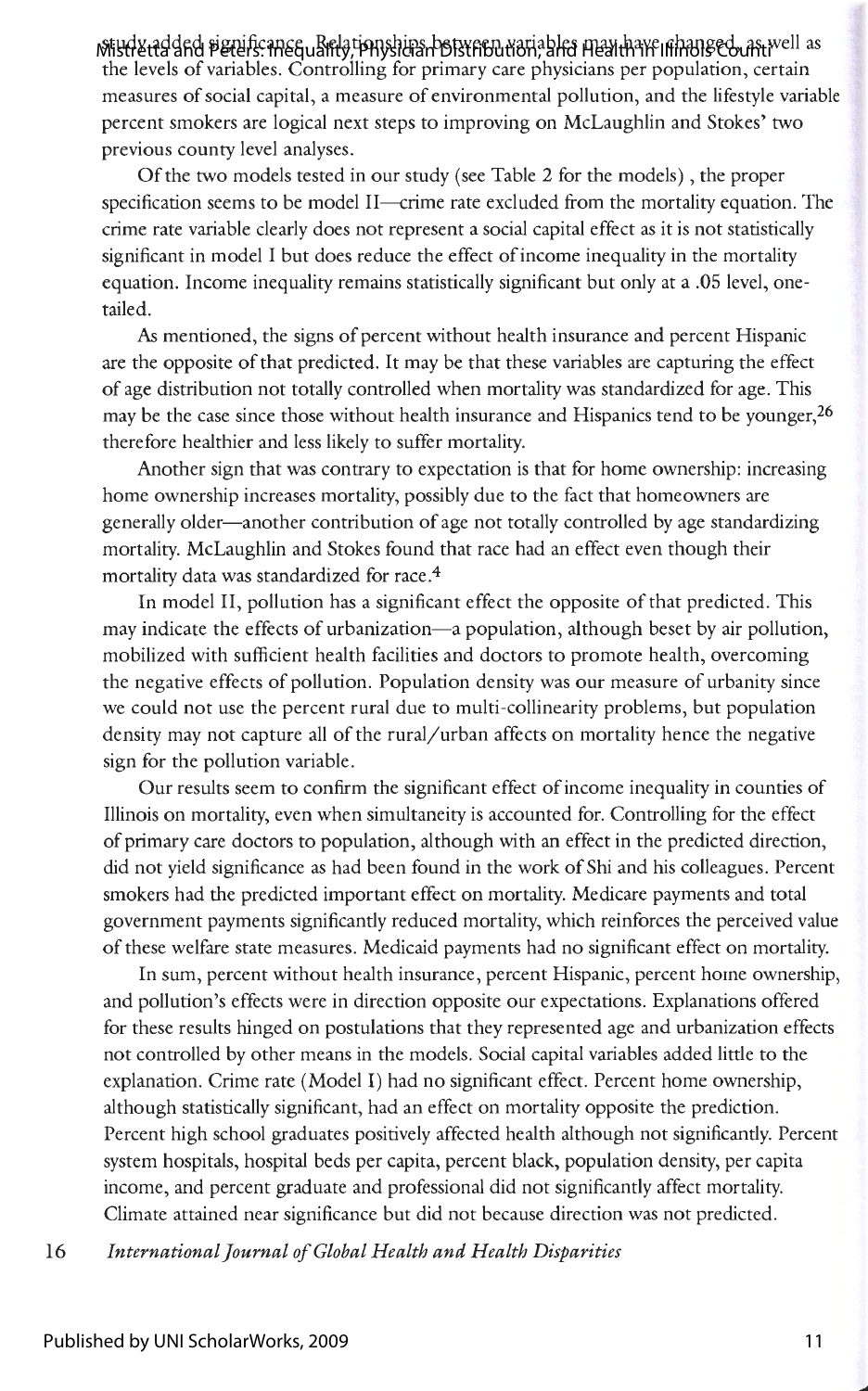## MULTI-COLLINEARITY International Journal of Global Health and Health Disparities, Vol. 6, No. 1 [2009], Art. 2

In previous macro-level research by the first author<sup>27</sup>, multi-collinearity was dealt with by excluding one of a pair of multi-collinear variables, then determining results, and then excluding the other variable of the pair. The variable with the strongest relationship was chosen for inclusion in the equation. This produced no problems as one variable (of the several instances of multi-collinearity between variables) was always significant and the other not. In the current study, however certain variables were considered theoretically important, such as Gini income inequality, and were chosen to be included while other multi-collinear correlates were not. The over-riding theoretical importance of certain variables took precedence, in other words.

## LIMITATIONS

Two main limitations exist in our research study, firstly in the development of the models. They are somewhat arbitrary. Other models are possible. In particular, other variables not included were multi-collinear with some of the variables in the current model. In the previous paper this did not prove to be a serious obstacle. However, in the current study decisions about which variables to include in certain equations were not done according to statistical considerations but rather due to theoretical considerations, most primary being regarding the Gini income inequality variable. It was included in all relevant equations with multi-collinear pair partner excluded, due to its theoretical priority.

Another limitation, using the 5-year average of mortality rather than a one-year (2001) measure, should be noted. We do not feel that this greatly lessens the veracity of our findings although it does depart from recommended practice to a certain degree. It can justifiably be argued that primary care physicians to population is ( although this data is not available to us) strongly correlated from year to year so that a 5-year average of this variable would not be greatly different from the single year used in our study.

## **CONCLUSIONS**

Our results indicate that certain aspects of the Illinois/Federal health system are working well. Medicare payments reduce mortality, as do total government payments. Medicaid payments have no significant effects on mortality although they undoubtedly have other positive health and welfare consequences not measured here.

Smoking increases mortality-re-confirming what has been almost universally found. Income inequality has a significant negative effect on health as measured by mortality in our sample of Illinois counties. These income inequality findings are somewhat novel as such effects have usually been found only in studies at a higher level of aggregation such as states or nations.

Controlling for simultaneity ( as best as was possible given our necessitated use of a 5-year average for mortality), did not eliminate the income inequality effect. Simultaneity was not found between primary care doctors to population and health. Concerning the hypothesized reciprocal effect between primary care doctors to population and health, mortality negatively but not significantly affected total primary care doctors to population and vice versa. The prediction was for a positive effect between mortality and the number of primary care doctors to population. Thus the sign was the opposite of that predicted.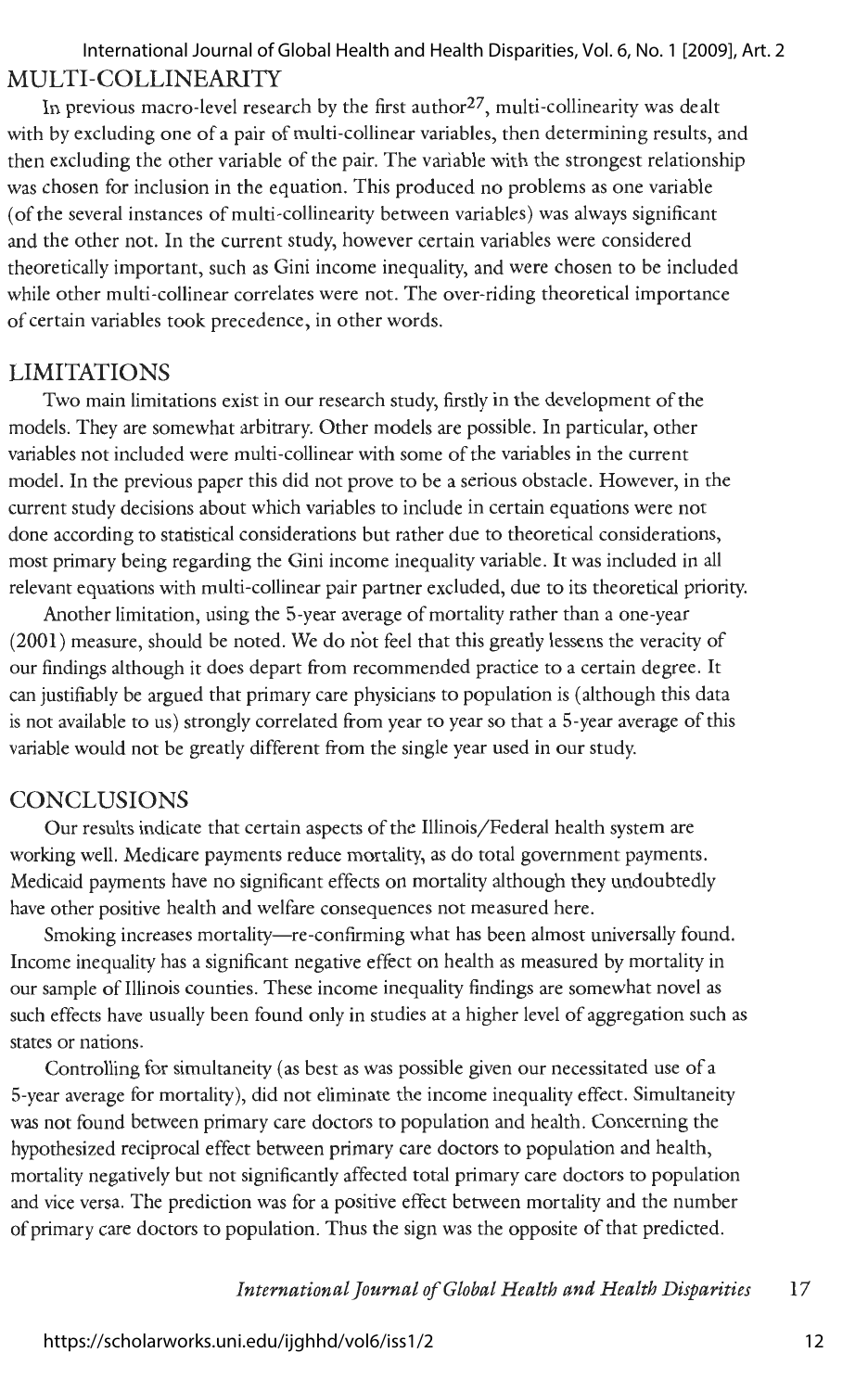Our social capital indicators were generally poor proxies for social capital. Disparities Mistretta and Peters: Inequality, Physician Distribution, and Health in Illinois Counti variables that have had effects in other studies like per capita income and percent black had no significant effect here. Furthermore, our rural/urban indicator population density had no significant effect on mortality.

Schroeder<sup>28</sup> argues that the U.S. does poorly in international health comparisons because we value entrepreneurship over egalitarianism thereby tolerating large gaps in incomes, total wealth, educational quality, and housing that have unintended health consequences. He cites lack of a labor party and the limited role played by dispersed and weak U.S. governmental health agencies as causes of poor performance on measures of health.

Should the findings of our study be supported in future research on the U.S., a quote from 45 years ago prior to the war on poverty would (unfortunately) still be salient today.

Here is one of the most familiar forms of the vicious circle of poverty. The poor get sick more than anyone else in the society. That is because they live in slums jammed together under unhygienic conditions, they have inadequate diets, and cannot get decent medical care. When they become sick, they are sick more often and longer than anyone else, they lose wages and work, and find it difficult to hold a steady job. And because of this they cannot pay for good housing, for a nutritious diet, for doctors. At any given point in the circle, particularly when there is a major illness, their prospect is to move to an even lower level and to begin the cycle, round and round, toward ever more suffering...

The individual cannot usually break out of this vicious circle. Neither can the group, for it lacks the social energy and political strength to turn its misery into a cause. Only the larger society, with its help and resources, can really make it possible for these people to help themselves.<sup>29</sup>

Our findings indicate that this statement should be broadened to the situation where there are *extremes* of wealth and poverty in an area (e.g. an Illinois county). Furthermore, rural dwellers face similar problems often related to the difficulty of obtaining primary care doctors for economically depressed areas. Long travel distances to primary care and lack of health insurance deter them from getting needed healthcare.

Our results show that Medicare payments and overall government payments significantly reduce mortality. Hopefully our government will address the findings of our study and other studies and take corrective policy action to lessen income inequality and thereby improve the health of our disadvantaged citizens.

## ACKNOWLEDGEMENTS

This study was partially supported by an Excellence in Academic Medicine small grant through the University of Illinois College of Medicine in Rockford, Illinois and Swedish American Health System.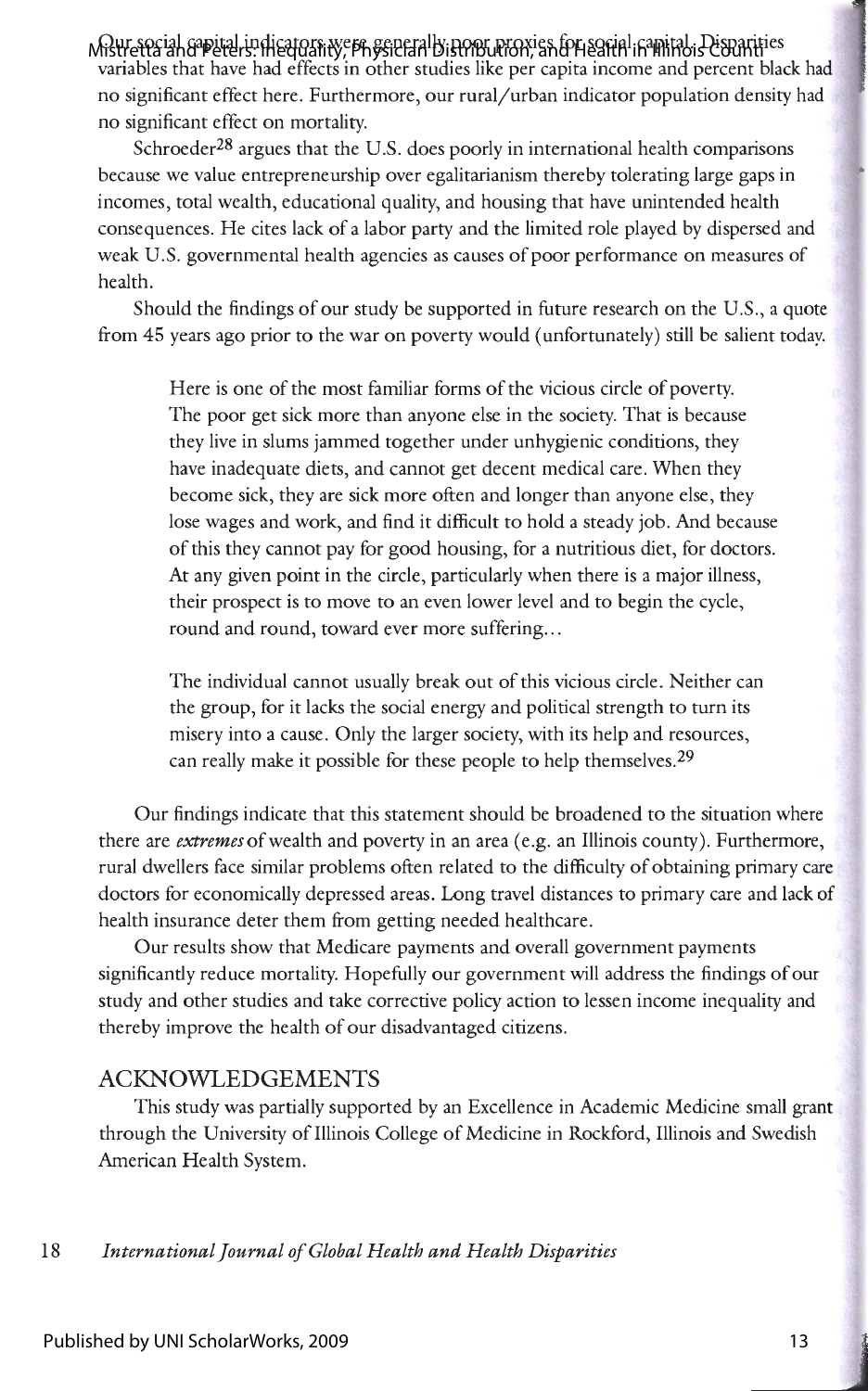REFERENCES International Journal of Global Health and Health Disparities, Vol. 6, No. 1 [2009], Art. 2

- 1. Shi L. Starfield B. Kennedy B. Kawachi I. Income Inequality, Primary Care, and Health Indicators. J of Family Practice. 1999; 48(4), 275-84.
- 2. Shi L. Macinko J. Starfield B. Wulu J. Regan J. Politzer R. The Relationship Between Primary Care, Income Inequality, and Mortality in US States, 1980-1995. J of the American Board of Family Practice. 2003; 16, 412-22.
- 3. McLaughlin DK., Stokes CS. Nonoyanta A. Residence and Income Inequality: Effects on Mortality Among US Counties. Rural Sociology. 2001; 66(4), 579-98 .
- 4. McLaughlin DK. Stokes CS. Income Inequality and Mortality in US Counties: Does Minority Racial Concentration Matter? American Journal of Public Health. 2002: 92(1), 99-104.
- 5. Macinko J. Starfield B. Shi L. The Contribution of Primary Care Systems to Health Outcomes within Organization for Economic Cooperation and Development (OECD) Countries, 1970-1998. Health Services Research. 2003; 38(3), 831-65.
- 6. Navarro V. Borrell C. Benach J. Muntaner C. Quiroga A. Rodriquez-Sanz M. Verges N. Guma J. Pasarin I.The Importance of the Political and the Social in Explaining Mortality Differentials Among the Countries of the OECD, 1950-1998. International Journal of Health Services. 2003; 33(3), 419-94.
- 7. Mayer SE. Sarin A. Some Mechanisms Linking Economic Inequality and Infant Mortality. Social Science and Medicine. 2005; 60(3), 439-55.
- 8. Area Resources File. National Center for Health Workforce Analysis. Bureau of Health Professions. HRSA. Department of Health and Human Services. Februrary 2003.
- 9. CDC Wonder Website at http://www.wonder.cdc.gov/WelcomeA.html
- 10. Davidson J. Econometric Theory. Blackwell Publishers. Malden, Massachusetts. 2000.
- 11 . Theil H. Principles of Econometrics. John Wiley and Sons. New York. 1971.
- 12. Kennedy B. Kawachi I. Prothrow-Stith D. Income Distribution and Mortality: Cross Sectional Ecological Study of the Robin Hood Index in the United States. BMJ 1996;312, 1004-
- 13. Sanmartin C. Ross NA. Tremblay. Wolfson M. Dunn. Lynch J. Labour Market Income Inequality and Mortality in North American Metropolitan Areas. J of Epdemiology and Community Health. 2003; 57, 792-7.
- 14. Wolfson M. Kaplan G. Lynch J. Ross N., Backlund E. Relation Between Income Inequality and Mortality: Empirical Demonstration. BMJ 1999; 319(7215) 953-7.
- 15. Ross NA. Wolfson MC. Dunn JR. Berthelot J-M. Kaplan GA., Lynch JW. Relation Between Income Inequality and Mortality in Canada and in the United States: Cross Sectional Assessment Using Census Data and Vital Statistics. BMJ. 2000; 320(7238): 898-902.
- 16. Rodgers GB. Income and Inequality as Determinants of Mortality: An International Cross-Section Analysis. International Journal of Epidemiology. 2002; 31, 533-8.
- 17. Hou F. Myles J. Neighbourhood Inequality, Neighbourhood Affluence and Population Health. Social Science and Medicine. 2005: 60(7), 1557-69.
- 18. Blakely TA. Kennedy BP. Glass R. Kawachi I. What is the Lag Time Between